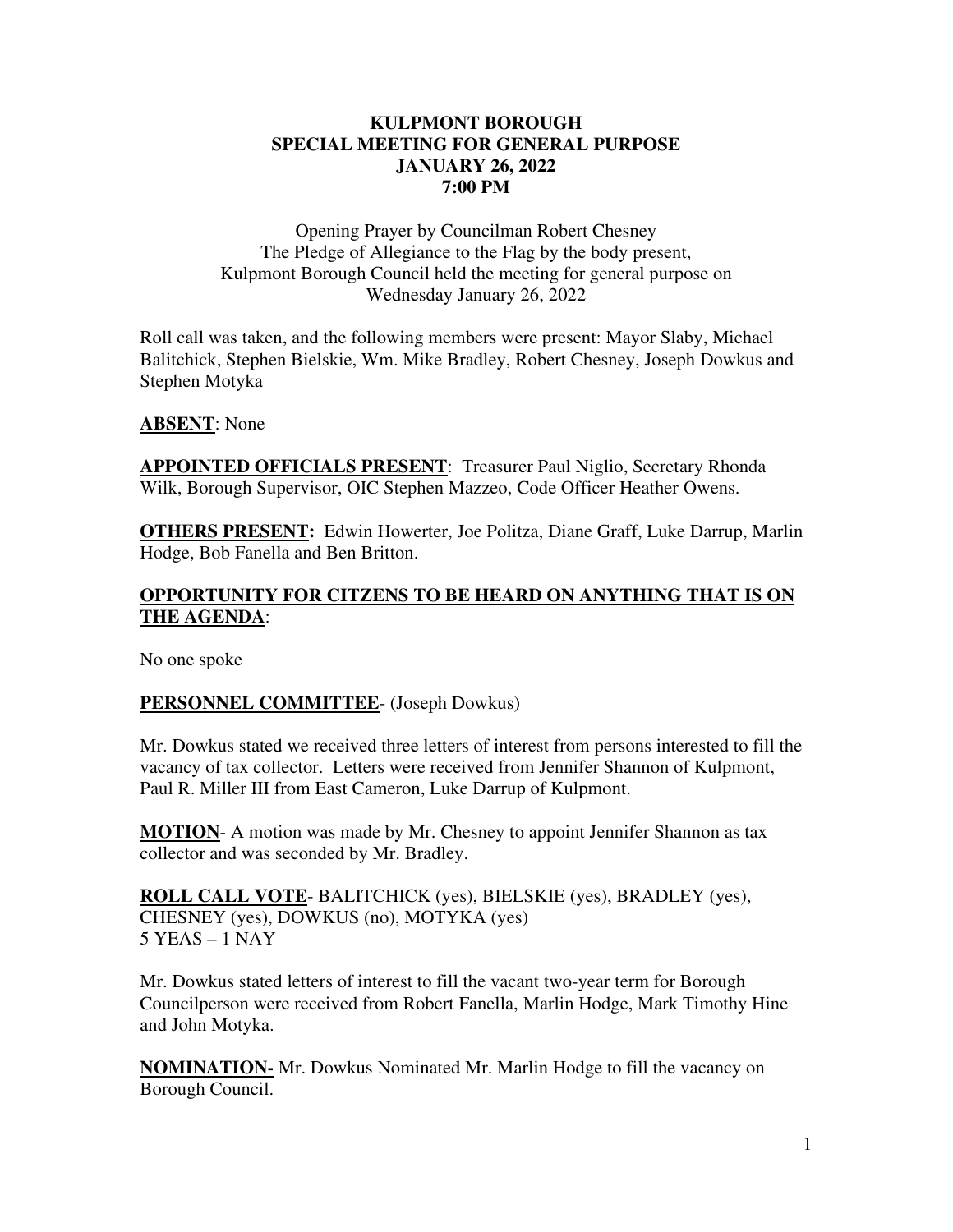**NOMINATION**- Mr. Chesney Nominated Mr. Fanella to fill the vacancy on Borough Council

Mr. Chesney stated he would like to make a nomination based on a few things. Mr. Chesney state out of the list of candidates Mr. Fanella is probably the most qualified and stated he lost during the election by a few votes which show the community supported him. Mr. Chesney state he did numerous things for the Borough on his own time and is a person of experience who understands roadwork and issues like water runoff. Mr. Chesney went on to say we sometimes let personalities get in the way and personality should not interfere with running Council.

Solicitor Greco stated if there are no additional nominations, nominations will close and roll call will be taken for the candidate.

**ROLL CALL VOTE**- BALITCHICK (Hodge), BIELSKIE (Fanella), BRADLEY (Hodge), CHESNEY (Fanella), DOWKUS (Hodge), MOTYKA (Hodge) 4 Hodge – 2 Fanella

Mayor Slaby proceeded to swear in Mr. Marlin Hodge. Mr. Hodge then took a seat with Borough Council.

Mr. Dowkus stated there were two letters of interest received to serve on the KMJHMA and there are currently two five-year terms available. A letter was received from Mr. Stephen Bielskie, and a letter of interest was received from Mr. Richard Cooper.

Mr. Motyka Nominated Mr. Bielskie to the KMHJMA Board to fill the open five-year term.

**ROLL CALL VOTE**- BALITCHICK (yes), BIELSKIE (yes), BRADLEY (yes), CHESNEY (yes), DOWKUS (yes), MOTYKA (yes), HODGE (yes) 7 YEAS – 0 NAYS

Mr. Motyka Nominated Mr. Cooper to the KMHJMA Board to fill the open five-year term.

**ROLL CALL VOTE**- BALITCHICK (yes), BIELSKIE (yes), BRADLEY (yes), CHESNEY (yes), DOWKUS (yes), MOTYKA (yes), HODGE (yes) 7 YEAS – 0 NAYS

Mr. Dowkus thanked everyone who submitted letters of interest for the positions open within our government.

**MOTION**- Mr. Motyka made the motion to purchase a vacuum cleaner not to exceed \$250.00 and was second by Mr. Dowkus.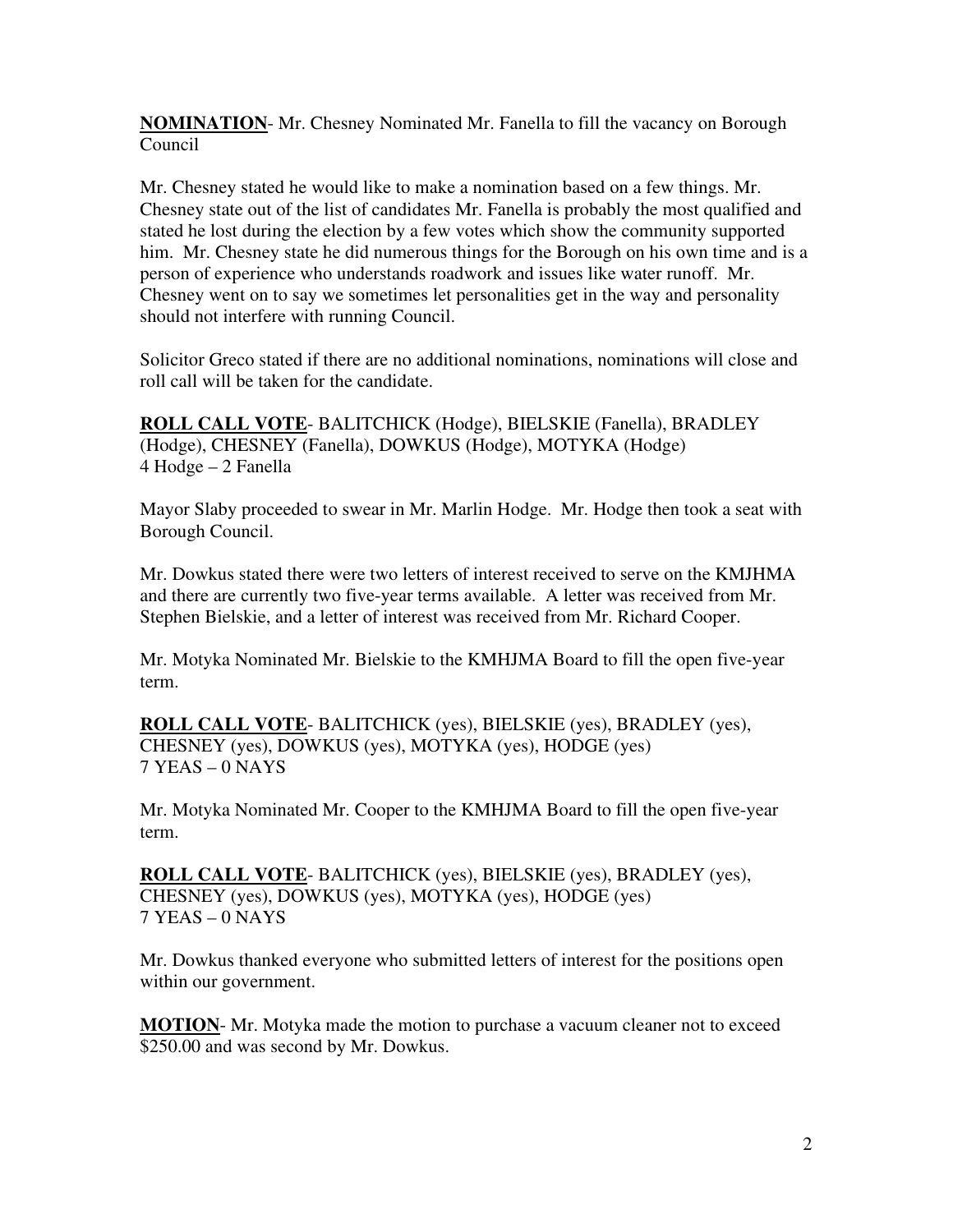## **ROLL CALL VOTE**- BALITCHICK (yes), BIELSKIE (yes), BRADLEY (yes), CHESNEY (yes), DOWKUS (yes), MOTYKA (yes), HODGE (yes) 7 YEAS – 0 NAYS

**MOTION-** Mr. Motyka made a motion to appoint check signers and was seconded by Mr. Dowkus as Stephen Motyka, Stephen Bielskie, Robert Chesney and Paul Niglio as check signers.

**ROLL CALL VOTE**- BALITCHICK (yes), BIELSKIE (yes), BRADLEY (yes), CHESNEY (yes), DOWKUS (yes), MOTYKA (yes), HODGE (yes) 7 YEAS – 0 NAYS

**MOTION**- Mr. Motyka made the motion to pay \$1240.00 out of the grant account to Brinkash Engineering for the project at the Veterans Memorial Field.

Mr. Motyka stated there is 17million dollars at the County, they are asking for projects that will fall in the 159 day that qualify for the American Recovery Act. Mr. Motyka stated he distributed to council the projects and would like to have councils' approval for all the submissions. Mr. Motyka stated he will go through them one at a time, the amount we are asking for and where the match is coming from.

Mr. Motyka stated there was \$11,000.00 allocated for the Kulpmont 100 Terry Miriello Field.

**MOTION-** Mr. Motyka made the motion that the Borough submit a grant request for \$11,000.00 to match that and was seconded by Mr. Dowkus.

**ROLL CALL VOTE**- BALITCHICK (yes), BIELSKIE (yes), BRADLEY (yes), CHESNEY (yes), DOWKUS (yes), MOTYKA (yes), HODGE (yes) 7 YEAS – 0 NAYS

Mr. Motyka stated Social Distancing and Recreation under the American Recovery Act. The Borough allocated \$10,000.00 for the expansion of the Terry Miriello Field.

**MOTION-** Mr. Motyka made the motion and was seconded by Mr. Dowkus to match the \$10,000.00 50/50 grant with what was allocated to the Veterans Memorial Field.

**ROLL CALL VOTE**- BALITCHICK (yes), BIELSKIE (yes), BRADLEY (yes), CHESNEY (yes), DOWKUS (yes), MOTYKA (yes), HODGE (yes) 7 YEAS – 0 NAYS

**MOTION**- Mr. Motyka made the motion to include \$100,000.00 match, request \$500,000.00 from the county covid funds and was seconded by Mr. Dowkus.

Mr. Motyka stated we previously submitted request from the County for \$500,00.00 from County Covid Funds. With previous submitted \$100,000.00 with our engineer, after the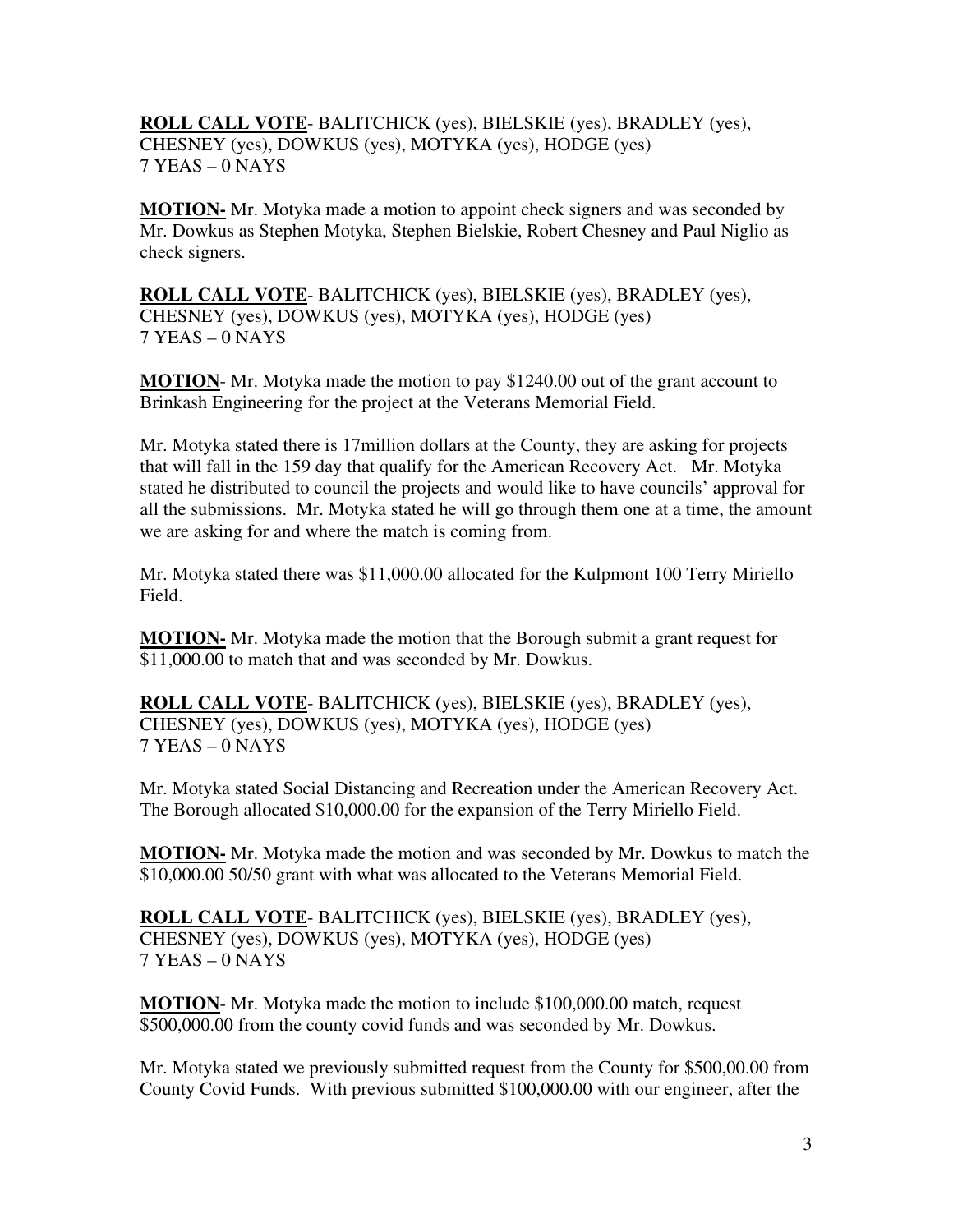fact we might have to match with other covid money we have. Mr. Motyka stated so for now its \$500,000.00. Mr. Chesney questioned Mr. Motyka is he is saying we have \$100,000.00 for that now. Mr. Motyka replied, "correct." Mr. Motyka stated we also have \$279,000.00 that was allocated minus the premium, hazard pay that was paid to the employees so we have about \$268,500.00 left that we could possibly match some of these other grants or fund some stormwater with.

Mr. Dowkus questioned Mr. Motyka if this is all part of the information you sent to us in emails today. Mr. Bradly asked, "bottom line, we can afford to do this, correct?" Mr. Motyka agreed.

**ROLL CALL VOTE**- BALITCHICK (yes), BIELSKIE (yes), BRADLEY (yes), CHESNEY (yes), DOWKUS (yes), MOTYKA (yes), HODGE (yes) 7 YEAS – 0 NAYS

Mr. Motyka stated as he mentioned we already allocated \$110,000.00 to the restroom project and stated the County Covid money could be used for sanitation and so Brinkash Engineering figures what was needed to run the water line, sewer line and hand free faucets, toilets.

Mr. Motyka stated to request \$21,000.00 of the County money and then were matching that with the \$110,000.00 we already allocated to the grant. Mr. Bielskie asked, right now, whatever we have into it? Mr. Motyka replied the \$70,000.00 from the state and the in-kind services, so all projects are \$110,000.00, were using that as a match.

**MOTION**- Mr. Motyka made the motion and was seconded by Mr. Dowkus to request funds to be used for sanitation, hand free faucets \$21,000.00 County to be matched with money allocated.

**MOTION**- Mr. Motyka made the motion and was seconded by Mr. Dowkus to match \$80,000.00 for the \$80,000.00 Shamokin Creek Restoration Creek Alliance.

Mr. Motyka stated it is a shovel ready project and is asking for \$80,000.00. Mr. Motyka stated its short \$112,000.00 because allocated for a different grant to the Susquehanna River Basin Commission and so were stuck wit the remainder \$80,000.00. Mr. Chesney asked, "what do you mean we are stuck with the remainder \$80,000.00. Mr. Motyka replied \$112,000.00, design as match and using remaining funds and so not cost to the borough. Mr. Bielskie commented, it was just the way it was said.

**ROLL CALL VOTE**- BALITCHICK (yes), BIELSKIE (yes), BRADLEY (yes), CHESNEY (abstain), DOWKUS (yes), MOTYKA (yes), HODGE (yes) 6 YEAS – 0 NAYS - `1 ABSTAIN

Mr. Motyka stated he looked through the ARPA money and HVAC project in public buildings do qualify and stated if we go through an energy savings program, there would be an energy audit. Mr. Motyka stated he would like approval to submit this to county.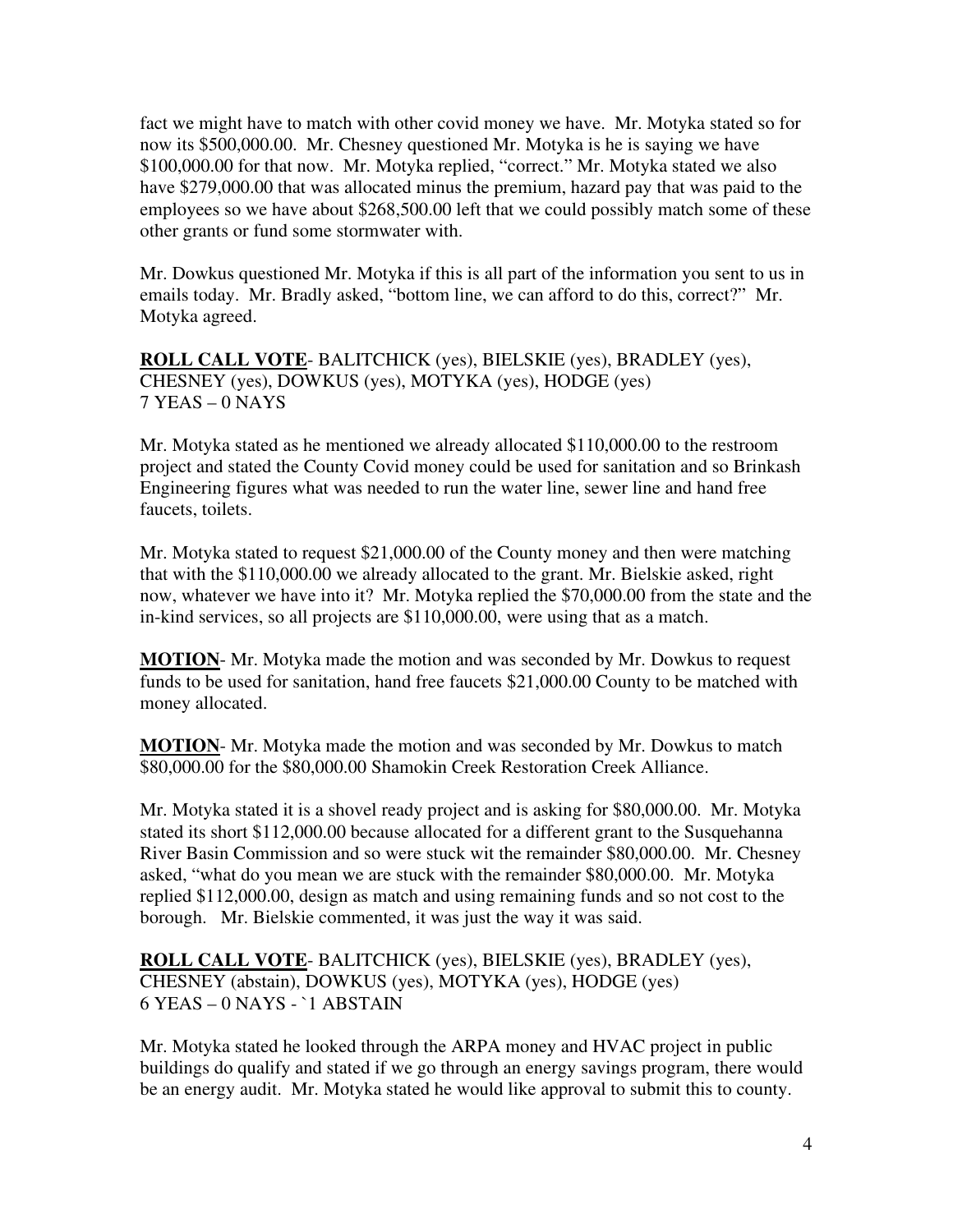Mr. Motyka stated the full amount is \$300,000.000 for the full system, or the lesser amount \$120,000.00 cost.

**MOTION-** Mr. Motyka made a motion to apply for \$300,000.00 grant from the county for current HVAC Issues in the Municipal Building and was seconded by Mr. Bradley.

Mr. Chesney asked to just remember we paid \$250,000.00 for the building and \$300,000.00 for renovations. Mr. Chesney stated this is going to be one of those things when they come back and say you must take the full building as we have seen on the one project, there was one bill given and we are still up in the air with that. Mr. Chesney stated even though we are going to apply for the \$300,00.00 we may not need to use it is that correct? Mr. Motyka replied, "we are going to apply and then we will go back to see what aspects of their design they are going to cover, or the County feels are worth funding.

Mr. Motyka stated they might recommend we replace the whole system or recommend w put the scrubbers in the duct system. Mr. Motyka commented the filters have never been changed and that is an issue. Mr. Niglio then commented, we do not have a maintenance contract.

**ROLL CALL VOTE**- BALITCHICK (yes), BIELSKIE (yes), BRADLEY (yes), CHESNEY (yes), DOWKUS (yes), MOTYKA (yes), HODGE (yes) 7 YEAS – 0 NAYS

## **SERVICE AND FACILITIES** (Wm. Michael Bradley)

Mr. Balitchick stated there is a copy of the street sweeper schedule in everyone's mailbox and stated as long as it is not disputed, he would like to advertise the street sweeper schedule.

**MOTION-** Mr. Bradley made the motion and was seconded by Mr. Dowkus to advertise street sweeper 2022 schedule.

**ROLL CALL VOTE**- BALITCHICK (yes), BIELSKIE (yes), BRADLEY (yes), CHESNEY (yes), DOWKUS (yes), MOTYKA (yes), HODGE (yes) 7 YEAS – 0 NAYS

Mr. Bradley stated the Police vehicle needs tires and stated it is not on the agenda, but he has a price quote for \$694.00 for tires. After discussion, this purchase was decided to be an emergency purchase and needed.

**MOTION**- Mr. Motyka made the motion and was seconded by Mr. Dowkus to purchase tires for the police vehicle at a cost of \$694.00.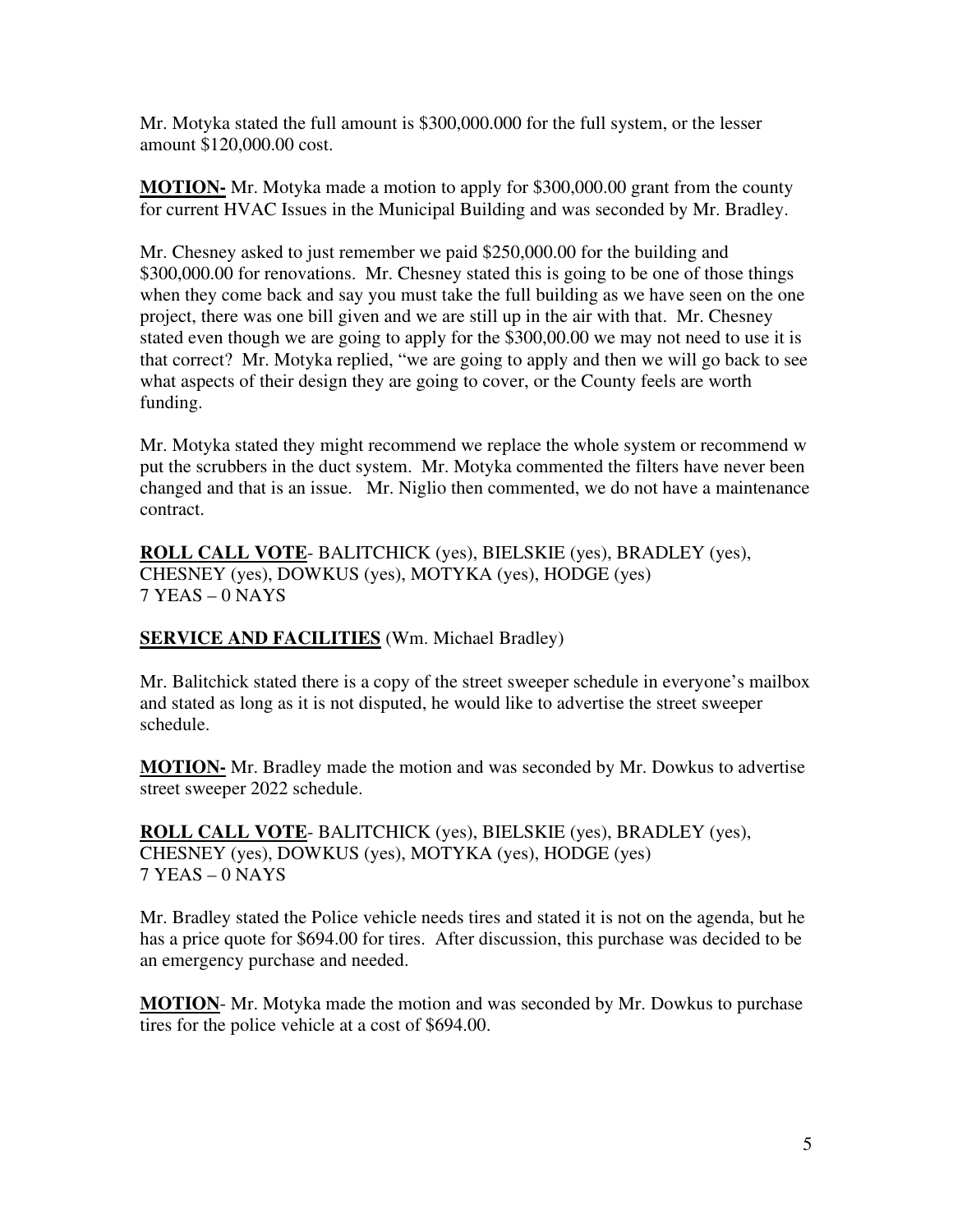## **ROLL CALL VOTE**- BALITCHICK (yes), BIELSKIE (yes), BRADLEY (yes), CHESNEY (yes), DOWKUS (yes), MOTYKA (yes), HODGE (yes) 7 YEAS – 0 NAYS

**MOTION** – Mr. Dowkus made the motion and was seconded by Mr. Balitchick to install a kill switch on the police vehicle radio by keystone not to exceed \$400.00

**ROLL CALL VOTE**- BALITCHICK (yes), BIELSKIE (yes), BRADLEY (yes), CHESNEY (yes), DOWKUS (yes), MOTYKA (yes), HODGE (yes) 7 YEAS – 0 NAYS

Mr. Dowkus questioned Mr. Bielski if we ever got anything more about the 40 acres behind the mill. Mr. Bielskie replied, "no, just that they were interested in buying it."

Mr. Dowkus then asked Mr. Bielskie what is going on with the new gas station down at the end of town. Mr. Bielskie replied, "not yet." Mr. Bielsikie added they were putting the sign up and stuff on the outside. Mr. Dowkus commented, "I thought we were there." Mr. Bielskie stated they are not even ADA compliant so they can't open. Mr. Bielskie stated once they call him back in, he will just wrap them with the ADA, so right now that is all I have.

Mr. Dowkus stated all he has is how everything went with the weeds and the grass when they were submitted. Solicitor Greco stated they were filed at the courthouse a week ago.

Mr. Bradley questioned Solicitor Greco if he had an opportunity to pursue looking into the possibility of charging people to work out of the area as landlords more annually.

Solicitor Greco replied stating a discussion came up with an out of state individual and stated they pay more taxes is they are a landlord. Solicitor Greco stated it is preliminary and he is still looking into it.

Mr. Bradley stated he would like to thank Bruce and his crew stating he thinks they are doing a pretty good job considering the conditions we are having with the ice and snow and our Officer Mazzeo in his effort to get some police officers on board. Mr. Bradley stated it looks like Jarred Scandle is going to jump aboard and stated, unofficially adding the comment, "lets hope that happens."

Mayor Slaby stated it has been brought to his attention by Officer Mazzeo the Tahoe has a switch that needs to be replaced. Officer Mazzeo stated Keystone came out and said the reason for the flickering is that power is constantly coming to the radio and it is not good for the battery. Officer Mazzeo stated the switch is relatively cheap the labor is not. Officer Mazzeo stated the estimate for the switch and repair is \$385.00.

**MOTION** – Mr. Dowkus made the motion and was seconded by Mr. Balitchick to install a kill switch on the police vehicle radio by keystone not to exceed \$400.00